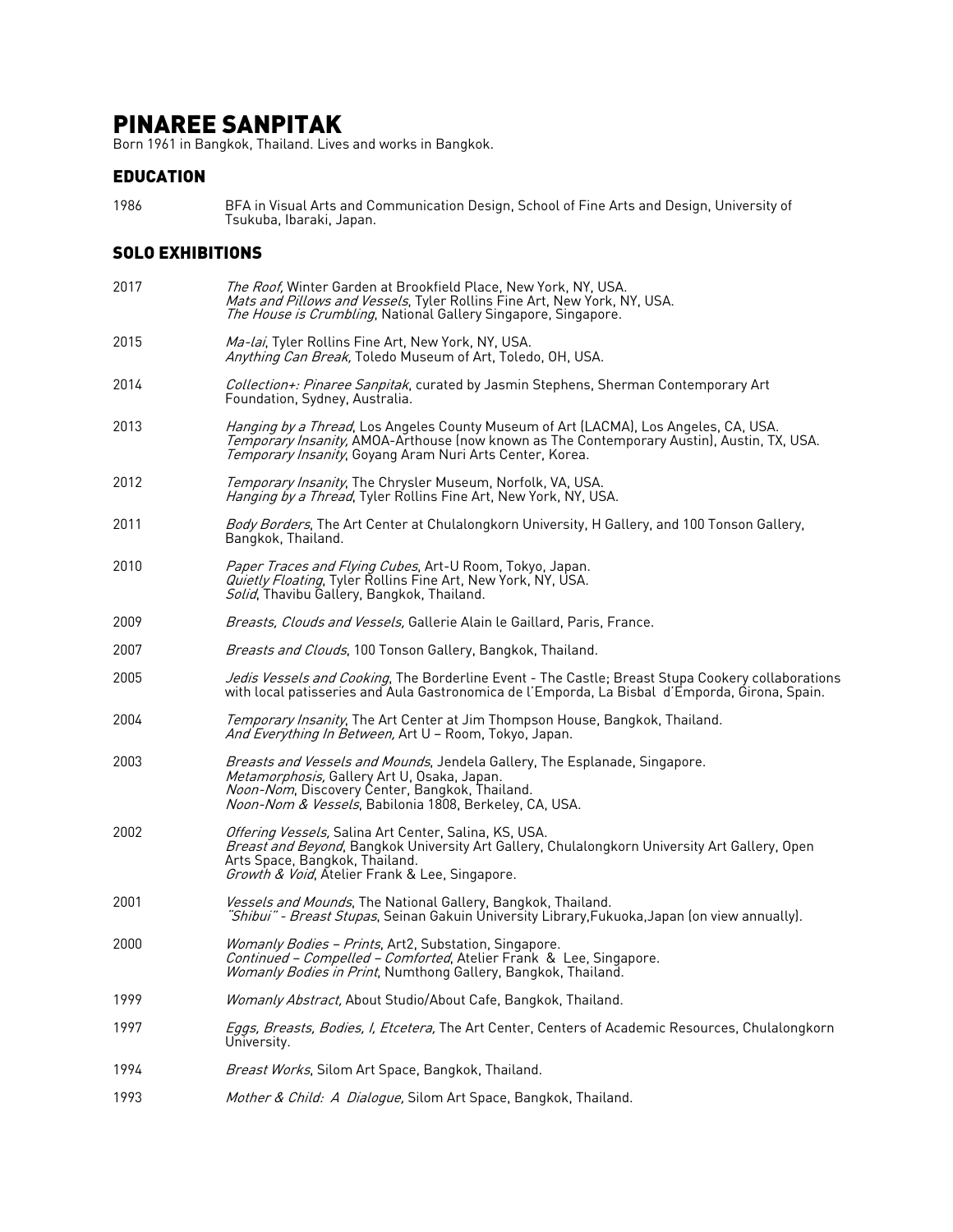| 1991 |  |  | The Cross The Egg The Cow & The Squash, Silom Art Space, Bangkok, Thailand. |
|------|--|--|-----------------------------------------------------------------------------|
|      |  |  |                                                                             |

- 1988 Pinaree Sanpitak: an Exhibition of Photographs, Paintings, and Collages, Central Plaza Hotel, Bangkok, Thailand.
- 1987 An Exhibition of Photographs and Collages by Pinaree Sanpitak, Books & Beer, Bangkok, Thailand.

## GROUP EXHIBITIONS

| 2017 | Jakarta Biennale 2017, Gudang Sarinah Ekosistem, Jakarta, Indonesia.<br>Problem-Wisdom: Thai Art in the 1990s, Queensland Art Gallery / Gallery of Modern Art, Brisbane,<br>Australia.                                                                                                                                                                                                                                                                                                                              |
|------|---------------------------------------------------------------------------------------------------------------------------------------------------------------------------------------------------------------------------------------------------------------------------------------------------------------------------------------------------------------------------------------------------------------------------------------------------------------------------------------------------------------------|
|      | All Matterings of Mind: Transcendent Imagery From the Contemporary Collection, Nasher Museum<br>of Art at Duke University, Durham, NC, USA.<br>Converging Voices: Gender and Identity, Hofstra University Museum, Hempstead, NY, USA.<br>Sugar Špin: You, Me, Art and Everything, Queensland Art Gallery / Gallery of Modern Art, Brisbane,<br>Australia.                                                                                                                                                           |
|      | Mon Art Du Style, MAIIAM, Chang Wat Chiang Mai, Thailand.                                                                                                                                                                                                                                                                                                                                                                                                                                                           |
| 2016 | SEA+ Triennale 2016, The National Gallery of Indonesia, Jakarta, Indonesia.<br>Utopias and Heterotopias: Wuzhen International Contemporary Art Exhibition Anything Can Break,<br>Xiushui Corridor Opera Theater, Wuzhen, China.<br>Farewell: The Art Center's Acknowledgments 1995-2016, The Art Center, Chulalongkorn<br>University, Bangkok, Thailand.                                                                                                                                                            |
| 2015 | First Look: Collecting Contemporary at the Asian, The Asian Art Museum, San Francisco, CA, USA.<br>Open Sea, Musée d'art contemporain de Lyon, Lyon, France.                                                                                                                                                                                                                                                                                                                                                        |
| 2014 | InSight: Contemporary Sensory Works, Anything Can Break, Toledo Museum of Art, Toledo, OH,<br>USA.                                                                                                                                                                                                                                                                                                                                                                                                                  |
|      | Sensorium 360°, Singapore Art Museum, Singapore.<br>Rates of Exchange, Uncompared: Contemporary art in Bangkok and Phnom Penh - Breast Stupa<br>Cookery Project: Psar Kap Ko Restaurant, Phnom Penh, Cambodia.                                                                                                                                                                                                                                                                                                      |
| 2013 | Female Power, Museum voor Moderne Kunst Arnhem, Arnhem, The Netherlands.                                                                                                                                                                                                                                                                                                                                                                                                                                            |
| 2012 | 18th Biennale of Sydney, Sydney, Australia.                                                                                                                                                                                                                                                                                                                                                                                                                                                                         |
| 2011 | Here / Not Here: Buddha Presence in Eight Recent Works, Asian Art Museum of San Francisco, San<br>Francisco, CA, USA.<br>roundabout, City Gallery Wellington, Wellington, New Zealand, and the Tel Aviv Museum of Art, Tel<br>Aviv, Israel.<br>Negotiating Home, History, and Nation: Two Decades of Contemporary Art in Southeast Asia, 1991-<br>2011, Singapore Art Museum, Singapore.                                                                                                                            |
|      | Stealing the Senses, Govett-Brewster Art Gallery, New Plymouth, New Zealand.                                                                                                                                                                                                                                                                                                                                                                                                                                        |
| 2010 | Artists Scarecrows Rice Paddy, Chiang Mai, Thailand.<br>roundabout, City Gallery Wellington, Wellington, New Zealand.<br>THAI-YO, Bangkok Art and Culture Center, Bangkok, Thailand.                                                                                                                                                                                                                                                                                                                                |
| 2009 | Emotional Drawings, SOMA Museum of Art, Seoul, Korea.<br>Breast Stupa Cookery with Bo.Lan Restaurant, Bangkok, Thailand (March 26-27-28).<br>2009 Incheon Women Artists' Biennale, Incheon Art Platform, Incheon, Korea.<br>Virtues of the Kingdom, Bangkok Art and Culture Center, Bangkok, Thailand.                                                                                                                                                                                                              |
| 2008 | From Surface to Origin, Gallery Soul Flower, Bangkok, Thailand.<br><i>Ethics of Encounters</i> , Gallery Soul Flower, Bangkok, Thailand.<br><i>Emotional Drawings</i> , Museum of Modern Art Tokyo, Museum of Modern Art Kyoto, Japan.<br><i>"Expenditure" Busan Biennale 2008</i> , Museum of Modern Art Busan, South Korea.<br>Traces of Siamese Smile: Art+Faith+Politics+Love, Bangkok Art and Culture Center, Bangkok,<br>Thailand.<br>Breast Stupa Cookery with Higashiya and Le Bain, Le Bain, Tokyo, Japan. |
| 2006 | Artery, The Gallery and Concourse, Singapore Management University, Singapore.<br>Breast Stupa Cookery / Artery Exhibition Opening, SMU Singapore Management University,<br>Singapore.<br><i>Tout â Fait Thaï : Thai Art Festival Paris 2006</i> , Mairie du 6 e, St. Sulpice, Paris, France.<br>Breast Stupa Cookery / Soi Project / Thai Art Festival Paris, Mairie du 6 e, St. Sulpice and<br>Restuarant Le Trois, Paris, France.<br>Little More Sweet Not Too Sour, 100 Tonson Gallery, Bangkok, Thailand.      |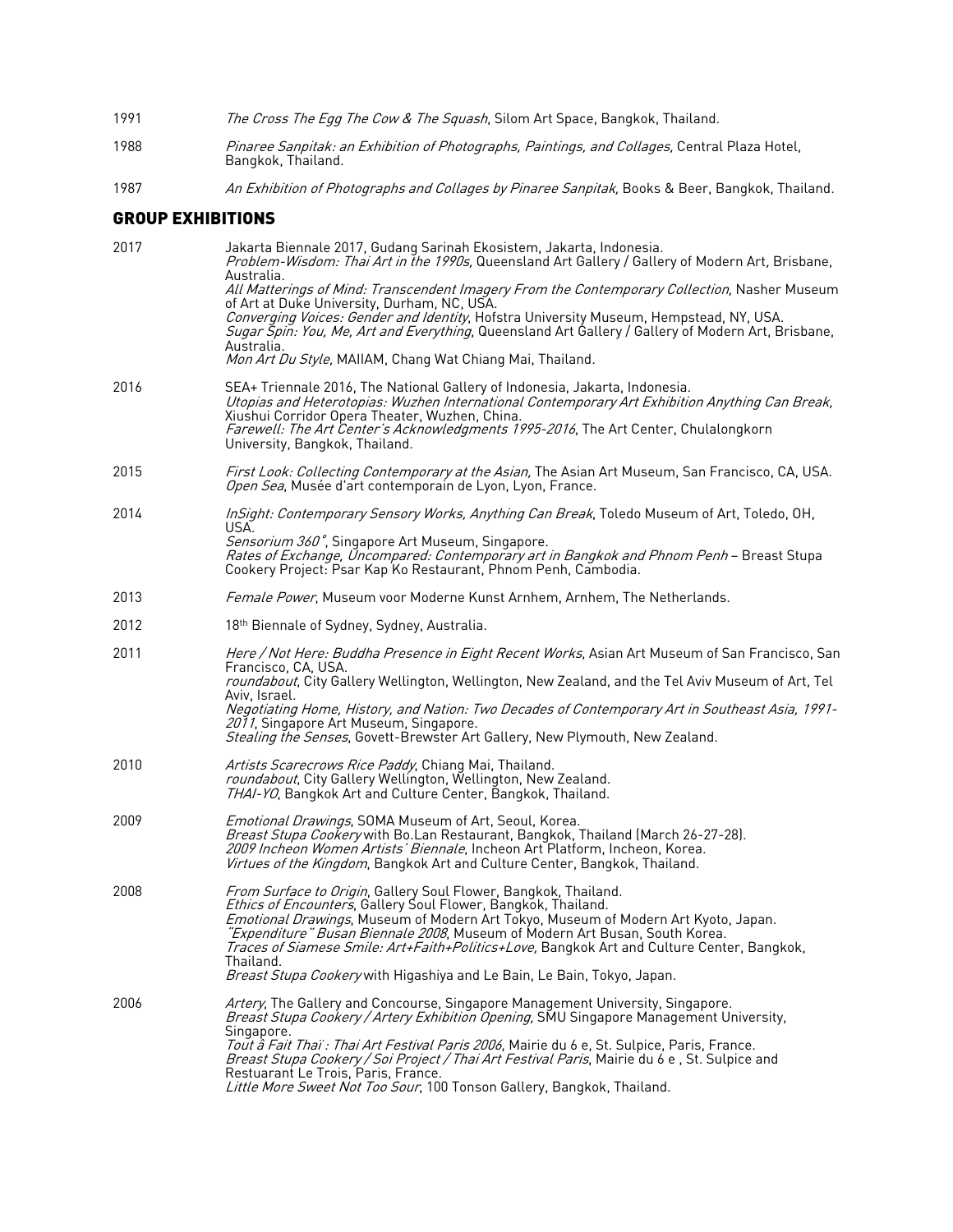|      | Pink Bras Alert! / Breast Stupa Cookery, Charity in an A-B-C Cup - Fund raising campaign for The<br>Queen's Sirikit Centre for Breast Cancer, Bangkok, Thailand, The Sukhothai Hotel Ballroom,<br>Bangkok, Thailand.                                                                                                                                                                                                                                                                                                                                                                     |
|------|------------------------------------------------------------------------------------------------------------------------------------------------------------------------------------------------------------------------------------------------------------------------------------------------------------------------------------------------------------------------------------------------------------------------------------------------------------------------------------------------------------------------------------------------------------------------------------------|
| 2005 | Thai Festival, Auditorium Parco Della Musica, Rome, Italy.<br>600 Images / 60 Artists / 6 Curators / 6 Cities, Bangkok / Berlin / London / Los Angeles / Manila /                                                                                                                                                                                                                                                                                                                                                                                                                        |
|      | Saigon.<br>Breast Stupa Cookery / SOI PROJECT-YOKOHAMA TRIENNALE, Press Conference, Jim Thompson<br>House, Bangkok, Thailand.<br>Soi Project / Yokohama Triennale 2005, Yokohama, Japan.<br>Pic-Nic in the Room, Collaboration with Dutch designers : Anthony, Kleinepier & TTTVO, Art-U<br>Room, Tokyo, Japan.<br>Breast Stupa Cookery / Pic-Nic in the Room, Jardin de Bagatelle, Kawazu / Urasenke Tea<br>Ceremony / Art-U Room, Tokyo, Japan.                                                                                                                                        |
|      | Breast Stupa Cookery / Lotus Arts de Vivre - WPO Offsite Event, Oriental Hotel, Bangkok, Thailand.                                                                                                                                                                                                                                                                                                                                                                                                                                                                                       |
| 2003 | Next Move - Contemporary Art from Thailand, Earl Lu Gallery, La Salle-Sia College of the Arts,<br>Singapore.<br>The Spirit of Asian Contemporary Art, University Library Gallery, California State University,<br>Sacramento, CA, USA.                                                                                                                                                                                                                                                                                                                                                   |
| 2002 | 36 Ideas from Asia - Contemporary South-East Asian Art, Singapore Art Museum European<br>Touring Exhibition.<br>The 2nd Fukuoka Asian Art Triennale 2002, Fukuoka Asian Art Museum, Fukuoka, Japan.<br>The 2nd Women's Art Festival, East Asian Women and Herstories, Women's History Exhibition Hall,<br>Seoul Women's Community Center, Seoul, South Korea.                                                                                                                                                                                                                            |
| 2001 | A Shriek from an Invisible Box, The Meguro Museum, Tokyo, Japan.<br>AsiaArt 2001/Labyrinths - Asian Contemporary Art - Biennale d'Arte Contemporanea.<br>Contempoary Art Museum of Genoa, Italy.                                                                                                                                                                                                                                                                                                                                                                                         |
| 2000 | Glocal Scents of Thailand, Edsvik Konst & Kultur, Solentuna, Sweden.<br>Euro Visions, Art Gallery of the Faculty of Painting, Sculpture and Graphic Arts, Silpakorn<br>University, Bangkok, Thailand.<br>Les Semiophores, Collaboration project on the facade of The Town Hall, Lyon, France, 7 - 10,<br>December, 2000. A proposal by Philippe Moullion of LABORATOIRE, Grenoble, France.                                                                                                                                                                                               |
| 1999 | Women Imaging Women: Home, Body, Memory, Main Gallery, Cultural Center of the Philippines<br>(CCP), Manila, The Philippines.<br>Alter Ego - Thai - EU Contemporary Art Project, Art Gallery of the Faculty of Painting, Sculpture<br>and Graphic Arts, Silpakorn University, Bangkok, Thailand.<br>Womanifesto 2, Saranrom Park, Bangkok, Thailand.<br>Festival der Geister / Asian Spirit and Ghost Festival, Kunsthaus Tacheles, Berlin, Germany.<br><i>"Beyond the Future" The Third Asia-Pacific Triennial of Contemporary Art</i> , Queensland Art Gallery,<br>Brisbane, Australia. |
| 1998 | Bangkok Art Project 1998, Ratanakosin Island, Bangkok, Thailand.                                                                                                                                                                                                                                                                                                                                                                                                                                                                                                                         |
| 1997 | Womanifesto, Baan Chao Phraya & Concrete House, Bangkok, Thailand.<br>Glimpses into the Future: Art in Southeast Asia 1997, Museum of Contemporary Art, Tokyo,<br>Hiroshima City Museum of Contemporary Art, Japan.                                                                                                                                                                                                                                                                                                                                                                      |
| 1996 | <i>The Spiritual and the Social</i> , Queensland Art Gallery, Brisbane, Australia.<br>Doris Hinzen-Roehrig, Pinaree Sanpitak, Judy Watson: Paintings, The National Gallery, Chao Fa<br>Rd., Bangkok, Thailand.<br><i>Huay Khwang Maga-City Project</i> , Demolition site, Rachadaphisek Rd., Bangkok, Thailand.                                                                                                                                                                                                                                                                          |
| 1995 | Kradaad : Contemporary Thai Works on Paper, Texas Tech University, Department of Art, Texas,<br>USA Touring Exhibition.<br><i>Weather Report</i> , A touring group project initiated by Rienke Enghardt.                                                                                                                                                                                                                                                                                                                                                                                 |
| 1994 | Herstories, Dialogue Gallery, Bangkok, Thailand.                                                                                                                                                                                                                                                                                                                                                                                                                                                                                                                                         |
| 1993 | <i>Confess and Conceal,</i> 11 insights from contemporary Australia and Southeast Asia, AGWA Art<br>Gallery of Western Australia, Perth and toured in Southeast Asia.<br><i>Shutter Talk,</i> Dialogue Gallery, Bangkok, Thailand.                                                                                                                                                                                                                                                                                                                                                       |
| 1992 | Small Works by 56 Thai Artists, Silom Art Space, Bangkok, Thailand.<br>Through Her Eyes: An Exhibition by 6 Women Artists, Dialogue Gallery, Bangkok, Thailand.                                                                                                                                                                                                                                                                                                                                                                                                                          |
| 1991 | Art and Environment, The Gallery of the Faculty of Painting, Sculpture and Graphic Arts, Silpakorn<br>University, Bangkok, Thailand.                                                                                                                                                                                                                                                                                                                                                                                                                                                     |